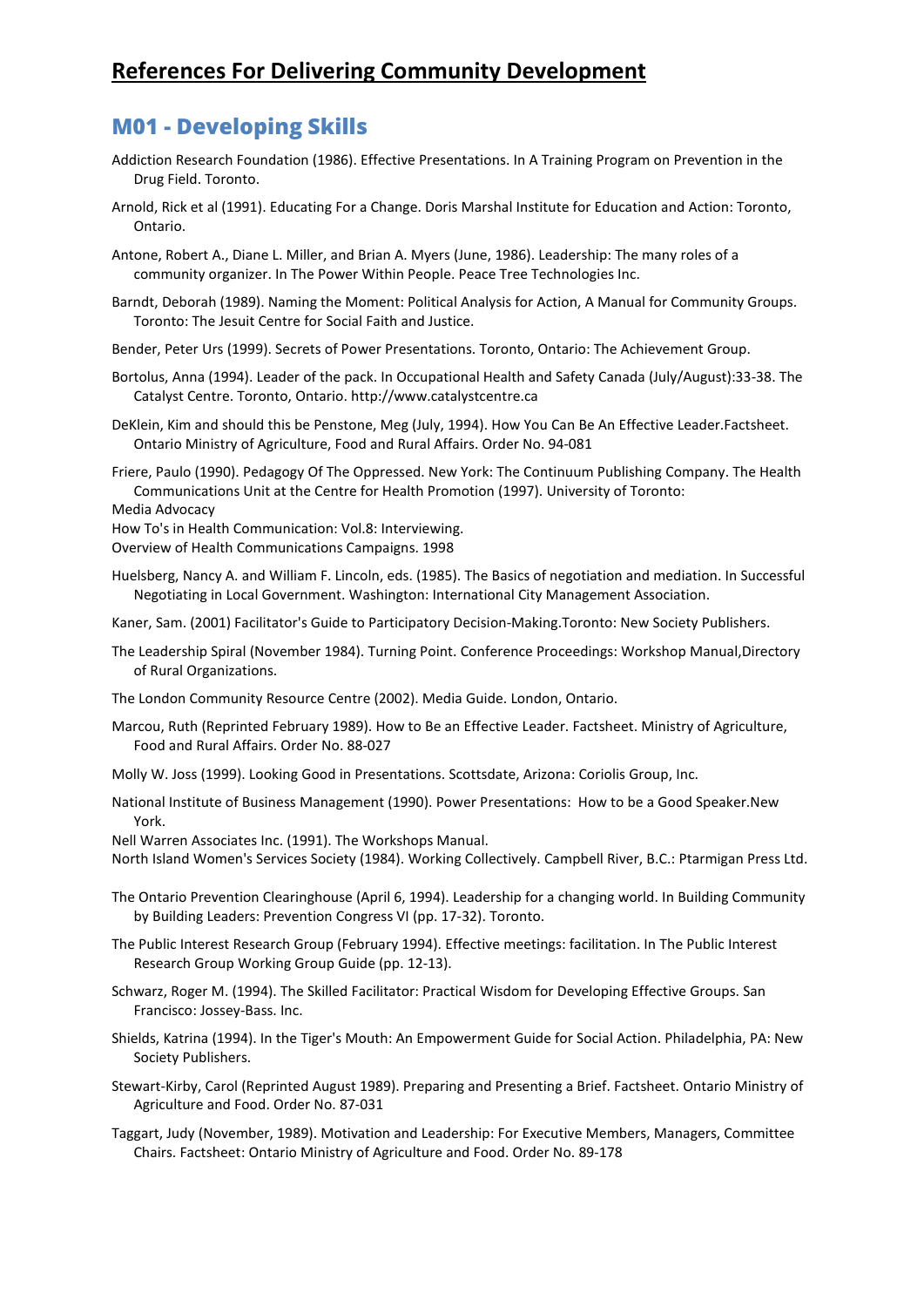# **References For Delivering Community Development**

#### **M02 - Taking Action**

- British Columbia Ministry of Health and Ministry Responsible for Seniors. What do you know? What can you do? Guidelines for setting up a learner-driven workshop. Victoria, B.C
- Canadian Round Tables (August 1993) Building Consensus For A Sustainable Future: Guiding Principles.
- The California Wellness Foundation and The Health Care Forum (1996). Best Practices in Collaboration to Improve Health: Creating Community Jazz.. San Francisco.
- The Duffy Group, Partners in Planning (1999). Collaboration Framework (handout)
- Feighy, Ellen and Todd Rogers (1990). How to Guides on Community Health Promotion: Building and Maintaining Effective Coalitions. Palo Alto, California: Health Promotion Resource Centre, Stanford University School of Medicine.
- Health Canada. Broad Determinants of Health (http://www.hc-sc.gc.ca/hppb/phdd/determinants/index.html)
- The Healthcare Forum (1993). Creating Change in Communities: Keys to Collaboration. In Healthier Communities Action Kit: A Guide for Leaders Embracing Change. San Francisco.
- Himmelman, Arthur. (April 1995). Collaboration as a bridge from social service to social justice. Paper presented at the Healthier Communities Summit in San Diego.
- The Newfoundland and Labrador Heart Health Program. Making Public Policy Healthy. (http://www.infonet.stjohns.nf.ca/providers/nhhp).
- Ontario Prevention Clearinghouse (OPC) (1997). Dynamic Partnerships. Toronto, Ontario.
- Public Interest Research Group (1994, February). Effective Meetings: Consensus. In The Public Interest Research Group Working Group Guide (pp.14-16, 32-34). Toronto, Ontario.
- Shields, Katrina (1994). Facilitating change: consensus decision-making. In The Tiger's Mouth: An Empowerment Guide for Social Action. Philadelphia, PA: New Society Publishers.
- The Community Toolbox (2002) (http://ctb.ku.edu/)
- Shewchuck, John (Reprinted July 1994). Social Marketing for Organizations Ontario Ministry of Agriculture and Food. Order No. 92-097
- Scottish Council Foundation (1998). Making Healthy Public Policy (http://www.scottishpolicynet.org.uk/ scf/publications/oth5\_hmg/frameset.shtml)